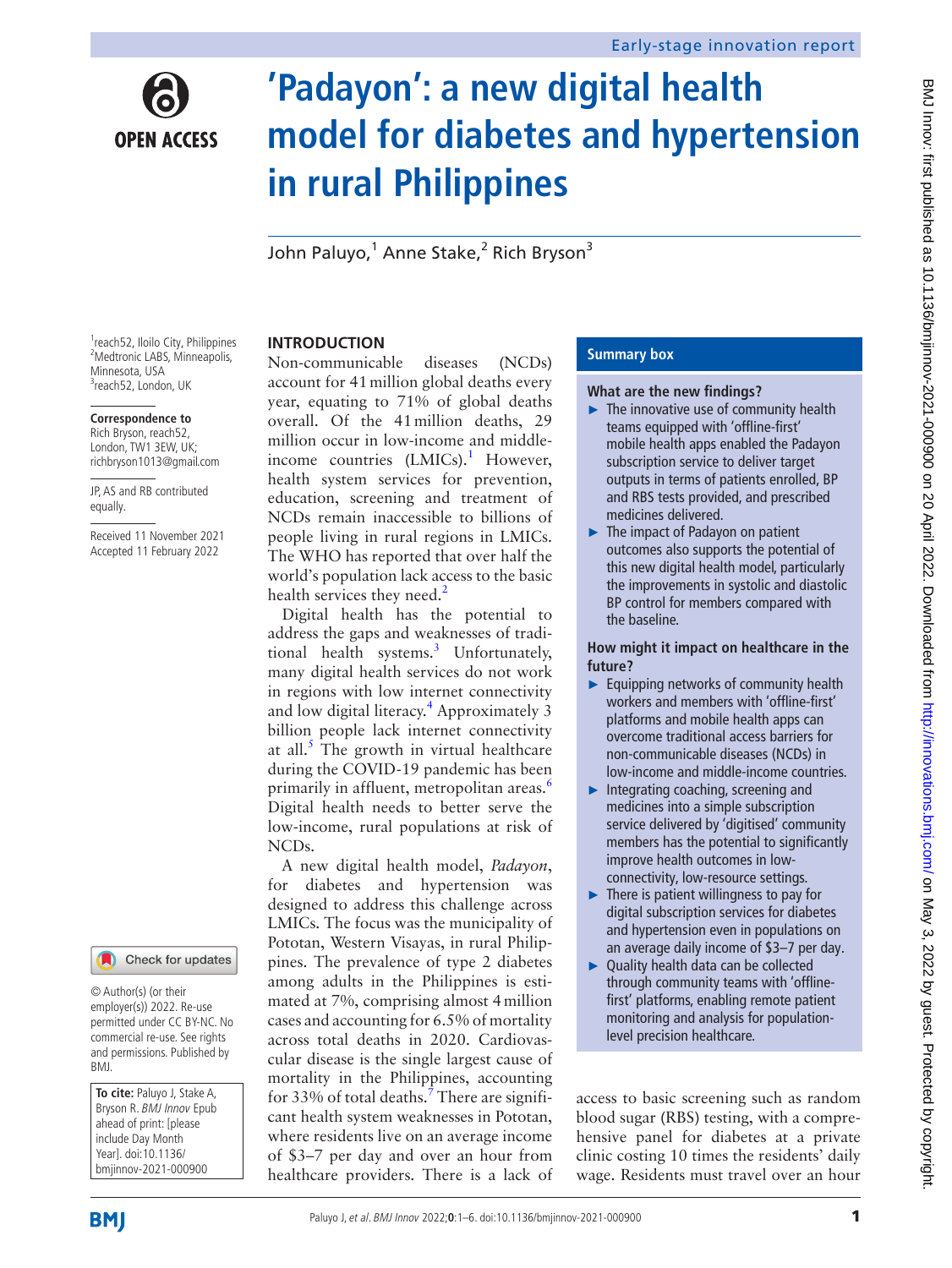## Early-stage innovation report

to pharmacies and buy medicines for at least \$30 per month.<sup>[8](#page-5-7)</sup> There are also shortages of health workers in Pototan, with a doctor to population ratio of 1:78298 compared with the WHO benchmark of  $1:1000$ .<sup>9</sup> <sup>10</sup>

The objective was to address these needs and improve the outcomes for the Pototan population by harnessing 'offline-first' health technology (applications that can be used without internet connection and synced when back online) and community involvement.

The specific aims were the following:

- ► To evaluate the effectiveness and scalability of the 'offline-first' digital health intervention in managing diabetes and hypertension in low-resource settings.
- ► To assess the impact of the intervention on patient outcomes for diabetes and hypertension.
	- % change in systolic/diastolic blood pressure (BP).
	- % change in RBS.
	- % change in knowledge of diet and nutrition.
	- % change in understanding of diabetes and hypertension complications.
	- % member retention rate.
	- Overall lives improved (definition: patients able to put their previously uncontrolled systolic/diastolic BP numbers and/or RBS numbers into target range in at least one point during the programme).

## **METHODS**

This new digital health model was designed, built and implemented through a public–private sector partnership involving social enterprises Medtronic LABS and reach52 with Pototan municipal health providers.

Medtronic LABS designs and implements techpowered, community-based healthcare delivery models for NCDs. One of their models, Prerna, is a comprehensive healthcare delivery model for people living with or at risk of type 2 diabetes, hypertension and comorbid diseases. The model integrates social and clinical interventions in a group-based setting, close to home. Medtronic LABS hypothesised that the Prerna model might work in other contexts.

reach52 is building stronger health systems and expanding access to health services across LMICs. Its 'offline-first' HealthTech platform enables a full set of health services for low-connectivity markets run by community members and health workers. Analysis of data collected alongside qualitative research reinforced the high-risk factors for diabetes and hypertension in the Pototan population, as well as the poor access to education, testing and affordable medicines.

Medtronic LABS worked with reach52 to adapt the existing Prerna model to the Philippine context. 'Padayon' (meaning keep moving forward) is a fully integrated health solution for low-income patients providing coaching, testing and medicines in one accessible subscription service. The service overcomes access barriers through a combination of 'offline-first' technology and community involvement. Patients paid out of pocket to enrol as members in a 12-week intensive service for \$20 (approximately one-third of the typical cost for medicines and screening) and continue on a monthly subscription for \$8 per month.

#### **Research design and recruitment**

This community-based observational study was conducted in Pototan, Western Visayas. Patient consent to enrol in Padayon was provided.

The study population comprised patients with hypertension and diabetes. To be included in the programme, the following participant criteria for Padayon was defined to enrol target patients who would benefit from the subscription service:

- Diagnosed with hypertension, with systolic BP of at least 130mm Hg and/or diastolic BP of at least 80mm Hg.
- Diagnosed with diabetes, with RBS higher than 200 mg/ dL and haemoglobin A1c (HbA1c) level at 6.5% or higher.
- Require antihypertensive and/or oral antidiabetic medications, with diet and exercise no longer enough to control their conditions.

The flow of recruitment of participants can be seen in [figure](#page-1-0) 1.

For analysis, basic data on age, sex, height, weight, diet and physical activity were collected from the members through the reach52 access app. Patients had their diagnostic measurements for RBS and systolic/ diastolic BP logged into the app on a biweekly basis through the 12-week intensive period and then on a monthly basis through the maintenance period. The evaluation of impact on knowledge of diet and nutrition and complications was monitored through a selfadministered survey.

#### **12-week intensive service**

Enrolled members participated in a 12-week intensive service combining in person and virtual coaching, BP and RBS testing, and delivery of patients' prescribed

<span id="page-1-0"></span>

| <b>Community screening</b>                                                                   | Patient enrollment                                                          | Intensive phase                                                                                   | Maintenance phase                                                                         |
|----------------------------------------------------------------------------------------------|-----------------------------------------------------------------------------|---------------------------------------------------------------------------------------------------|-------------------------------------------------------------------------------------------|
| Blood pressure and rapid blood sugar<br>screening in communities                             | HbAIC test and doctor consultations<br>for diagnosis and meds prescriptions | Bi-weekly coaching sessions, blood<br>pressure and blood glucose<br>monitoring, and meds delivery | Monthly home visits, blood pressure<br>and blood glucose monitoring, and<br>meds delivery |
| 402 residents screened through<br>community screening sessions across<br>14 Pototan villages | 80 enrolled patient members - in line with the patient criteria             |                                                                                                   | 45 enrolled patient members<br>- in line with the patient criteria                        |
| <b>Figure 1</b> Recruitment flow.                                                            |                                                                             |                                                                                                   |                                                                                           |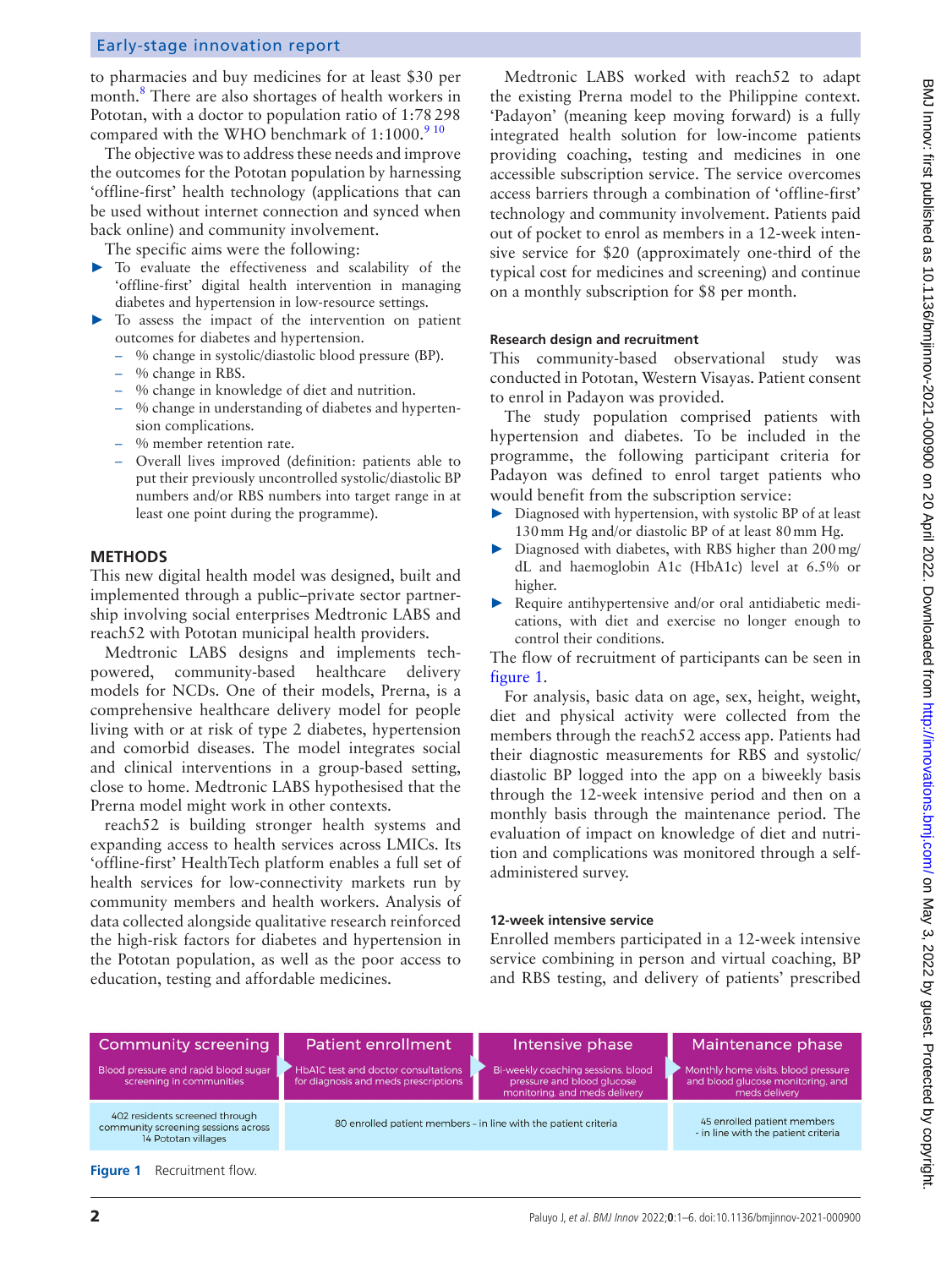<span id="page-2-0"></span>**Figure 2** Intensive service overview. BP, blood pressure: RBS, random blood sugar.

diabetes and hypertension medicines directly to their barangays (villages).

An overview of the intensive service can be seen in [figure](#page-2-0) 2.

### In person and virtual coaching

Public health nurses were equipped as 'health coaches' to provide biweekly in person coaching sessions on diabetes and hypertension at rural health units.

Between the sessions, members were provided with mobile learning resources and set tasks, such as new dietary and exercise habits. A Facebook community group was established on a low-data version of Facebook to enable members to share learnings and provide peer support.

## Screening and remote monitoring

Members received a biweekly test for BP and RBS in their barangays from the Padayon health coaches and barangay health workers. Health coaches and barangay health workers were equipped with a diagnostic toolkit and 'offline-first' mobile health (mHealth) apps to capture screening results and enable remote monitoring. The apps were designed with a simple user interface and to work on basic Android operating systems. With its 'offline-first' functionality, barangay health workers could conduct screenings and capture the readings offline and then sync data when back at an online location.

# Affordable medicines

Community members were equipped as 'agents' with mHealth apps to manage the orders and delivery of affordable medicines. The agents visited members door-to-door to process biweekly medicine orders based on prescriptions scanned into the mobile. Once back online, the agents synced the data and orders were submitted digitally to partner pharmacies to process for delivery into the communities. The agents were compensated through commission for every medicine order successfully processed and delivered, supporting the United Nations Sustainable Development Goal 8 (decent work and economic growth) as well as United Nations Sustainable Development Goal 3 (good health and well-being for all).

# **Monthly maintenance service**

At the end of the 12-week intensive service, the goal was to continue to support the members in keeping their diabetes and hypertension under control. Making new habits simple to continue is important in influencing behaviour change.<sup>11</sup> The solution was to equip the barangay health workers as community agents with the 'offline-first' mobile platform to provide continued education, testing and affordable medicines to members at their homes on a monthly basis.

The agents coordinated with pharmacy partners to collect and distribute prescribed medicines during their monthly visits. During the visits, they also reinforced the coaching and entered the results of the BP and RBS tests into the app. These data could be shared with the Pototan municipal health officer, integrating community-based care with rural, public health systems.

# **RESULTS**

I've had Diabetes for 30 years now. It has been a challenging journey, especially the burden of medicine costs and there are a lot of foods that I must avoid. I'm really happy that Padayon arrived in our barangay and gave us easier access to blood pressure and sugar checks, affordable medicines, and Diabetes education. (Padayon member, 64 years old)

The innovative use of community health teams equipped with 'offline-first' mHealth apps enabled the Padayon service to effectively deliver target outputs in terms of patients enrolled, BP and RBS tests provided, and prescribed medicines delivered.

The impact of the intervention on patient outcomes also demonstrated the potential of this early-stage innovation, in particular the change in systolic and diastolic BP control for members compared with the baseline (tables [1 and 2](#page-3-0)).

While it was not a key performance indicator, it should be noted that use of virtual coaching resources provided to members' mobile phones and the Facebook community group was lower than anticipated. The barrier was that less than 20% of the enrollees had mobile access to even the basic low-spec version of Facebook.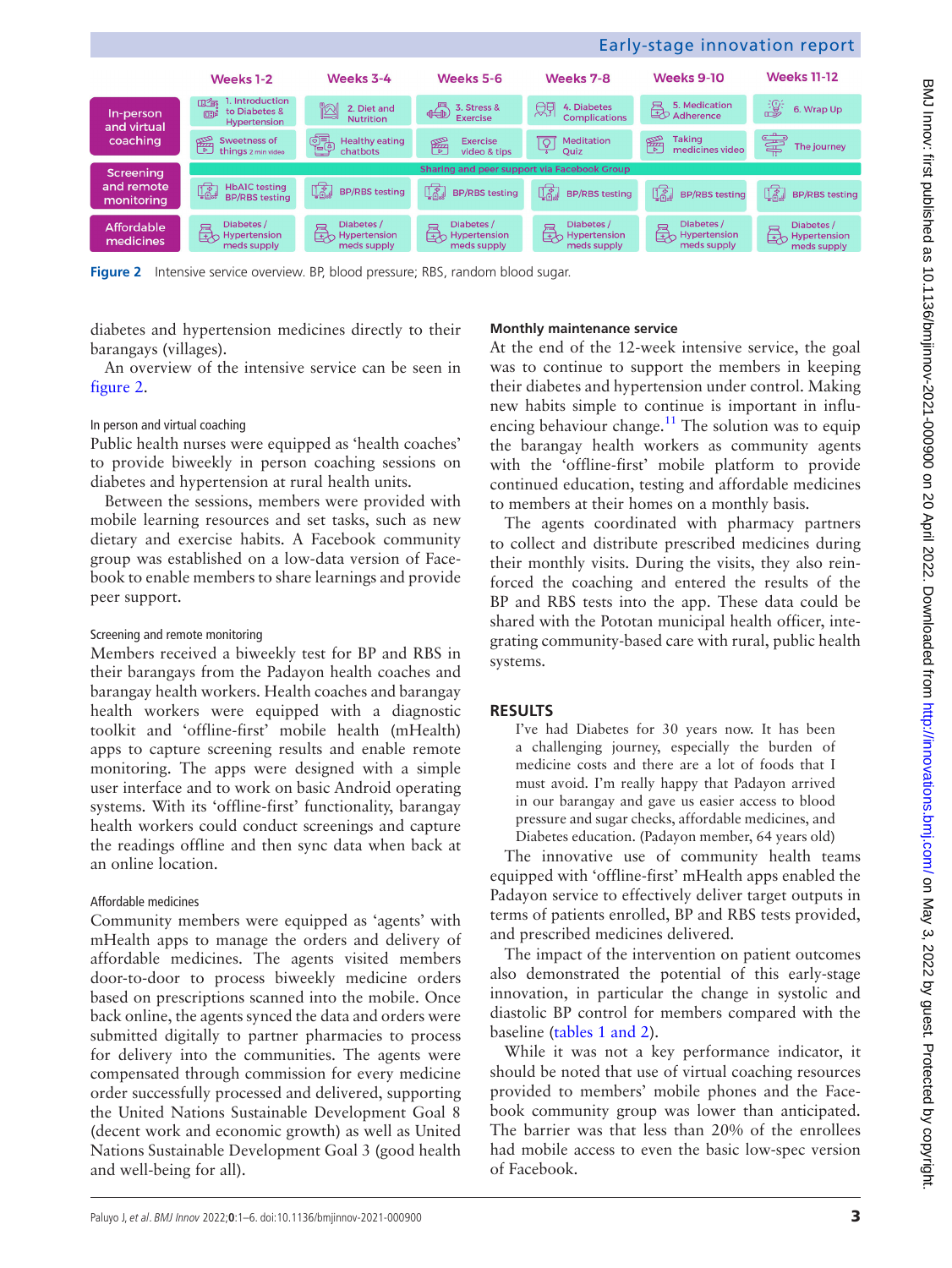| Early-stage innovation report |  |  |
|-------------------------------|--|--|
|-------------------------------|--|--|

<span id="page-3-0"></span>

| End of 12-week intensive service<br>Table 1            |                                                                                                                                                                                                        |
|--------------------------------------------------------|--------------------------------------------------------------------------------------------------------------------------------------------------------------------------------------------------------|
| <b>Output Key Performance Indicators</b>               | <b>Achieved</b>                                                                                                                                                                                        |
| Enrolled members                                       | 80 patients enrolled vs 60 target, paying \$20 for the 12-week service.                                                                                                                                |
| BP/RBS tests completed                                 | 100% of members received biweekly BP and RBS tests.                                                                                                                                                    |
| Prescribed medicines delivered                         | 100% of members received biweekly medicines.                                                                                                                                                           |
| <b>Outcome Key Performance Indicators</b>              | <b>Achieved</b>                                                                                                                                                                                        |
| % member retention rate                                | 63% retention rate.                                                                                                                                                                                    |
| % point change in systolic and diastolic BP            | 89% of enrollees achieved control of their systolic and diastolic BP after 12 weeks, a 29%<br>improvement compared with the baseline (figure 3).                                                       |
| % change in RBS                                        | 79% of enrollees achieved control of their RBS levels after 3 months, an 8% improvement compared<br>with the baseline                                                                                  |
| % change in knowledge of diet and nutrition            | 80% of enrollees scoring at least 90% in the postassessment survey (see figure 4).                                                                                                                     |
| % change in understanding of diabetes<br>complications | 75% enrollees scoring at least 90% in the postassessment survey (see figure 4).                                                                                                                        |
| Overall lives improved                                 | 60% (48 out of the 80 members) were able to put their previously uncontrolled diastolic/systolic BP<br>and/or RBS levels into target range in at least one point during the 12-week intensive service. |

BP, blood pressure; RBS, random blood sugar.

#### **DISCUSSION**

'Task-shifting' involves the redistribution of tasks from highly qualified health workers to health workers with shorter training and fewer qualifications to make more efficient use of the available human resources for health.<sup>[12](#page-5-10)</sup> The need for task-shifting is emphasised by the predicted 18million shortage of health workers worldwide in 2030.<sup>13</sup>

Padayon demonstrated the benefit of task-shifting to community health teams with 'offline-first' mHealth apps on diabetes and hypertension management in low-resource settings.

This type of model can also be more sustainable and scalable as it equips members of communities as health workers or agents to provide education, testing and medicines for their communities rather than through traditional healthcare professionals and facilities.

However, the challenge of low digital literacy should not be underestimated—2.9billion people in the world

still have not used the internet. $14$  As well as increased digital education for the communities, there is the opportunity for greater involvement of caregivers to help older household members access these services.

The enrollment and retention outputs illustrate that low-income patients are willing to pay for subscription services (comprising coaching, testing and medicines), providing the price is affordable. In this intervention, the subscription price was subsidised so there remains the need for more cost-effective solutions for medicines and tests needed in LMICs.

#### **Limitations**

There was no random control group incorporated in the study as given the very low diagnosis rates (diabetes at 3%, hypertension at 14%) in Pototan this currently would be of limited use. An additional benefit of Padayon was to establish the groundwork for future random control trial studies in diabetes and hypertension in the region.

| End of 12-week monthly maintenance service<br>Table 2 |                                                                                                                                                                                                                                                                                                                                                                     |  |  |
|-------------------------------------------------------|---------------------------------------------------------------------------------------------------------------------------------------------------------------------------------------------------------------------------------------------------------------------------------------------------------------------------------------------------------------------|--|--|
| <b>Output Key Performance Indicators</b>              | <b>Achieved</b>                                                                                                                                                                                                                                                                                                                                                     |  |  |
| Enrolled members                                      | 51 out of the 80 enrolled members continued to subscribe to the monthly maintenance service, 19 of whom<br>eventually dropped out. An additional 13 patients subscribed and as a result 45 members completed the<br>maintenance service phase.                                                                                                                      |  |  |
| BP/RBS tests completed                                | 100% of members received biweekly BP and RBS tests.                                                                                                                                                                                                                                                                                                                 |  |  |
| Prescribed medicines delivered                        | 100% of members received biweekly medicines.                                                                                                                                                                                                                                                                                                                        |  |  |
| <b>Outcome Key Performance Indicators</b>             | <b>Achieved</b>                                                                                                                                                                                                                                                                                                                                                     |  |  |
| % member retention rate                               | 64% retention rate.                                                                                                                                                                                                                                                                                                                                                 |  |  |
|                                                       | % point in change in systolic and diastolic BP 76% of members had their systolic and diastolic BP under control by the end of month 6, compared with<br>64% (systolic) and 73% (diastolic) in month 1. Furthermore, at least 30 of them (67%) were able to<br>consistently put their systolic and diastolic BP levels under control throughout the entire 6 months. |  |  |
| % change in RBS                                       | 69% of members had their RBS levels under control by the end of month 6, compared with 60% in month<br>1. Furthermore, 17 of them (38%) had their RBS levels consistently within the target range throughout the<br>6-month service.                                                                                                                                |  |  |
| Overall lives improved                                | By the end of the service, overall lives improved was at 73% (ie, 33 out of the 45 members were able to put<br>their previously uncontrolled diastolic/systolic BP and/or RBS levels into target range in at least one point<br>during the 6-month service).                                                                                                        |  |  |
| RD blood proccuro: RRC random blood cugar             |                                                                                                                                                                                                                                                                                                                                                                     |  |  |

BP, blood pressure; RBS, random blood sugar.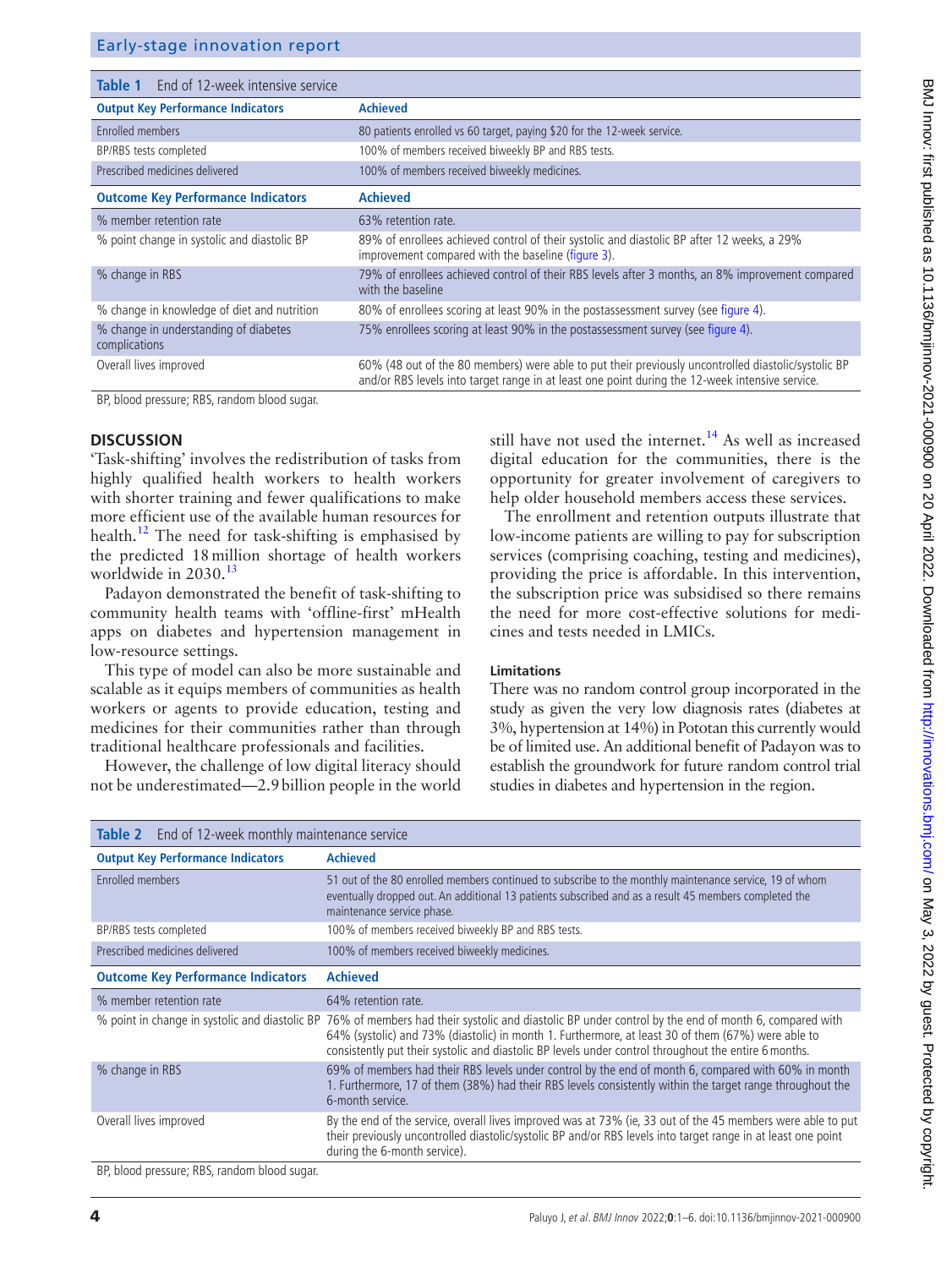

<span id="page-4-0"></span>**Figure 3** Impact of intensive service on systolic and diastolic blood pressure (BP) of enrolled patients.

Due to the expensive price of HbA1c tests for lowincome populations, only RBS levels (and BP) were tracked for enrolled patients with diabetes. As there is an inherently large variance in RBS levels in any given day, there is a lack of clinical literature correlating its usage as a predictor of future complications compared with HbA1c.

The population in Pototan faces typical access to healthcare barriers for rural populations in  $LMICs<sub>i</sub><sup>2</sup>$  but it should be noted that reach52 has operated health services in the municipality since 2018. Padayon may have benefited from established trust in this population compared with implementing Padayon in completely new populations. However, compared with more rural, disconnected municipalities, the Pototan rural health unit still receives some supply of oral antidiabetic drugs from the Department of Health, although intermittently, which may have reduced enrollment in this population.

# **CONCLUSIONS**

The results achieved by this Padayon early-stage inno-vation demonstrate the value of 'task-shifting'<sup>[13](#page-5-11)</sup> to community health workers and informal healthcare providers equipped with 'offline-first' mHealth applications, and the potential for such scalable communitybased model in overcoming the access barriers of traditional primary healthcare providers.

The community-based health teams were effective in engaging, screening and enrolling 80 low-income residents into the Padayon service and managing the



<span id="page-4-1"></span>**Figure 4** Impact of intensive service on knowledge of diet, nutrition and diabetes complications of enrolled patients

monthly and biweekly testing and medicine delivery across the 6-month period.

The impact of the digital health intervention on outcomes also supports the potential of the model, particularly the improvements in systolic and diastolic BP control of the members compared with the baseline.

Padayon also illustrated its potential as a sustainable solution managed by local and community health teams, with continued subscription to the service during the maintenance phase.

With relatively low usage of digital resources by the patients, further work is needed to identify how to accelerate the digital literacy of communities in lowresource settings so they can benefit fully from health technologies in the future.

# **Twitter** Rich Bryson [@Rich\\_Bryson](https://twitter.com/Rich_Bryson)

**Acknowledgements** With thanks to the Pototan local government unit and Pototan municipal health officer, Doctor Rodina Mondragon, for their collaboration on this new model in the Pototan municipality.

**Funding** The authors have not declared a specific grant for this research from any funding agency in the public, commercial or not-for-profit sectors.

**Competing interests** All authors are also employees of reach52 and Medtronic LABS.

**Patient consent for publication** Not required.

**Ethics approval** This study involves human participants. We have approval to implement and report on this pilot health service from the Pototan local government unit and municipal health officer. The early-stage innovation report is based on this pilot. Approval to implement this intervention (including ethical considerations) was provided by the local government unit in Pototan. This ethical approval was sought from the local authority due to lack of existing academic or health infrastructure in Pototan. Participants gave informed consent to participate in the study before taking part.

**Provenance and peer review** Not commissioned; externally peer reviewed.

**Open access** This is an open access article distributed in accordance with the Creative Commons Attribution Non Commercial (CC BY-NC 4.0) license, which permits others to distribute, remix, adapt, build upon this work non-commercially, and license their derivative works on different terms, provided the original work is properly cited, appropriate credit is given, any changes made indicated,